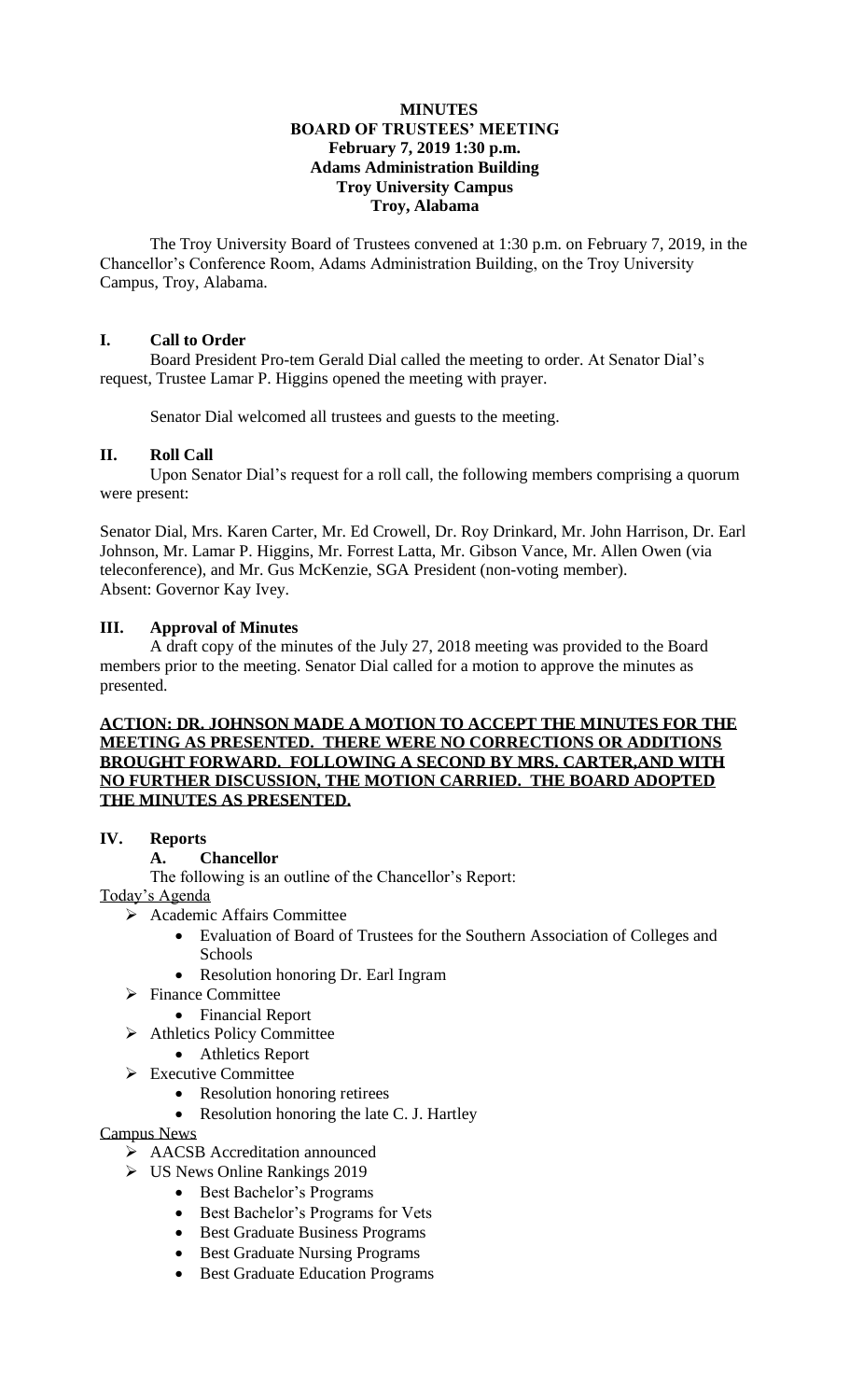- Best Graduation Criminal Justice Programs
- ➢ Military Times Recognized Troy University
	- Named Top University in Alabama in the Best for Vets rankings—37th nationally
- ➢ Fitness Center Construction Progressing
- ➢ Website Undergoing Redesign
- ➢ NIST Grant \$3.2 Million
	- Center for Materials & Manufacturing
	- --Polymers & polymer recycling
- ➢ Coleman Hall Groundbreaking
	- Home of Coleman Center for Early Learning and Family Enrichment
	- 13,400 square-foot facility
	- Open in fall 2019
- ➢ Commencement in Vietnam
	- 70 degrees awarded/Senator Dial keynote speaker
	- 10th graduation ceremony in Vietnam

# **Congratulations**

- ➢ General Ed Crowell YMCA Man of the Year
- ➢ Dr. Earl Johnson tapped for Leadership Hall of Fame

Higher Education Overview

- ➢ Unprecedented Competition
- ➢ Declining High School Graduates
- ➢ Declining International Market
- ➢ Declining State Support
- ➢ Tuition Driven
- ➢ Student Debt
- ➢ Increased Operating Costs
- ➢ Changing Delivery Systems
- ➢ Aging Infrastructure
- ➢ Technology Dependent
- ➢ Employability of Graduates
- ➢ Number of Tenured Faculty/Resistance to Change—"Hardening of Categories"
- $\triangleright$  Need for Private Giving
- ➢ Funding Cuts Have Driven Up Tuition
- ➢ State Funding Trails Pre-recession Levels
- ➢ Alabama in Top Five States for Tuition Increases
- ➢ Rising Tuition Fuels Student Debt
- ➢ College Closures Continue
- ➢ National Enrollment Picture Negative
- ➢ New International Enrollments Dropped

Enrollment Update

- ➢ Credit Hour Production Down
- ➢ More Freshmen Paying Their Way
- ➢ TROY Focused on Recruitment and Retention
- ➢ Extramural Funding on the Upswing

Dates to Remember

- ➢ April 13—Sports Hall of Fame Induction Ceremony, Trojan Arena
- ➢ May 10—Commencement, Troy Campus/Board of Trustees Meeting

Chancellor Hawkins called upon Mr. Buddy Starling, Associate Vice Chancellor for Enrollment Management, to give a brief update on domestic enrollments. The following is a summary outline of Mr. Starling's presentation.

# **Important Trends Shaping Our Way Ahead—Mr. Buddy Starling**

- ➢ Alumni, current students, website and advertising serve as dominant influencers for learning about higher education choices
- ➢ Academic program/quality/reputation, costs/scholarships, link to career dominant influencers for enrollment
- ➢ Certificate programs growing six times faster than growth in master's programs
- $\triangleright$  Online programming continues growth—over 2.1 million undergraduates fully only --Number of online competitors increasing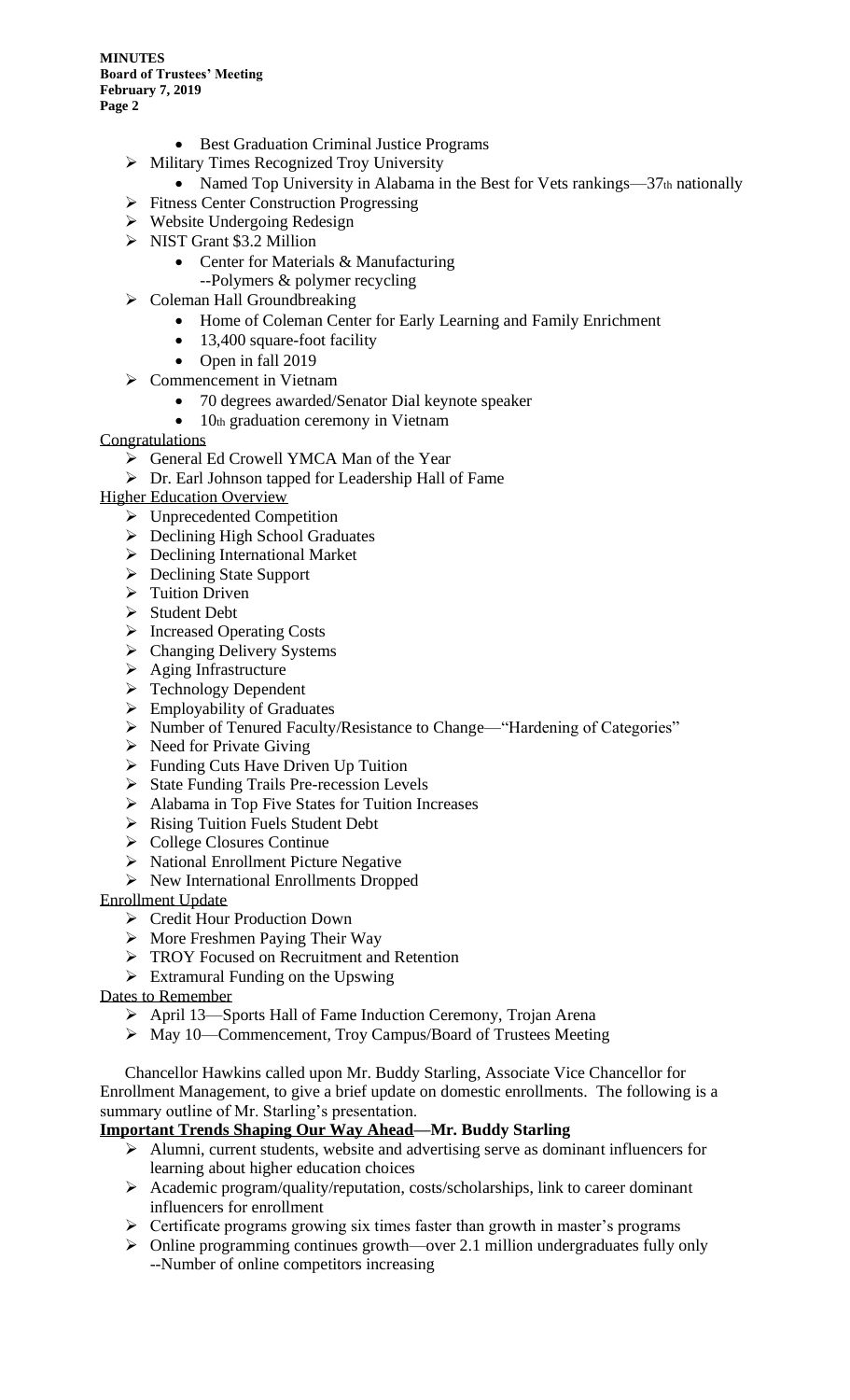> --Online competition continues intensification—17 or top 50 institutions with largest online enrollments in 2012 were replaced within three years

- ➢ TROY remains competitive deep in the application process
- ➢ Shifts in demographics of students leading to continued enrollment shortfalls—driven by economy, falling birth rates, and declines in high school graduates

Discussion followed Mr. Starling's presentation and Trustee Higgins asked that we do something similar to this at the retreat. He added that this type information/presentation is what the Board needs to hear at the retreat. He further stated that we need to look at separating the Foundation from the Board's retreat because the Board needs some time to discuss what our student profile looks like, what our goals are for the year and to have a separate Board of Trustees' gathering at the retreat would allow the Board to develop its identity and goals. Then the Foundation could be brought in at a later time.

### **International Landscape & Opportunities—Mr. Sohail Agboatwala, Associate Vice Chancellor for International Affairs**

- ➢ Shared Factors Driving Declines in International Enrollment in the U.S.
	- --Visa application Process or Visa Delay/Denials
	- --Social and Political Environment in the U.S.
	- Cost of Tuition/Fees at Host U.S. Institution

--Securing a Job in the U.S. After Studies

Important Trends Shaping Our Way Ahead

- ➢ More Active Recruitment Efforts
- ➢ Growing Reputation & Visibility Abroad
- ➢ More Active Outreach to Admitted Students (Communications)
- ➢ Increased Partnership with Recruiting Agents
- ➢ Growth of Institutional Scholarships for International Students
- ➢ Increased Number of Linkages with International Universities
- ➢ Foreign Governments Sponsored Scholarship Programs

# International Enrollment – Fall Semester

- ➢ New Starts: 304 first-time students in 2018 vs 255 in fall 2017 (19.2% increase)
- ➢ Total International fall 2018—1,041
- Discussion followed.

# **Strategic Plan Update—Dr. Hank Dasinger**

- ➢ Theme: Student Access AND Success
- ➢ Opportunity Statement: Troy University has an opportunity to (1) increase access to TROY as an institution as well as to specific Troy academic programs, and (2) enhance student success at specified marker events as well as overall. --Strategic Plan Teams focused on:
	- **Increased synergy of efforts in a differentiated way to facilitate recruitment and**
	- enrollment ■ Create a new model for online efforts to meet the varying needs of potential students
	- **•** Enhance TROY's position as an international university
	- Review Academic Program structures, processes, practices and policies to increase Student Access and Success
	- Create a culture with a bent toward Student Access and Success
- $\triangleright$  Action Planning Model: (1) Use the assigned focus area as the goal for addressing Student Access and Success, (2) Develop 3-5 strategies to accomplish the desired goals, (3) Develop objectives for each strategy, and (4) Develop specific action items to accomplish objectives

# **Senator Dial asked that when the Board has its retreat that an in-depth briefing be given of the results at that point.**

# **AACSB Accreditation Report—Dr. Judson Edwards, Dean, Sorrell College of Business**

The following is an outline of Dr. Edwards' report to the Board:

The Long Journey—

- ➢ Several stops and starts with AACSB accreditation but never seen through to completion
- ➢ Dr. Edwards journey with AACSB accreditation started in 1995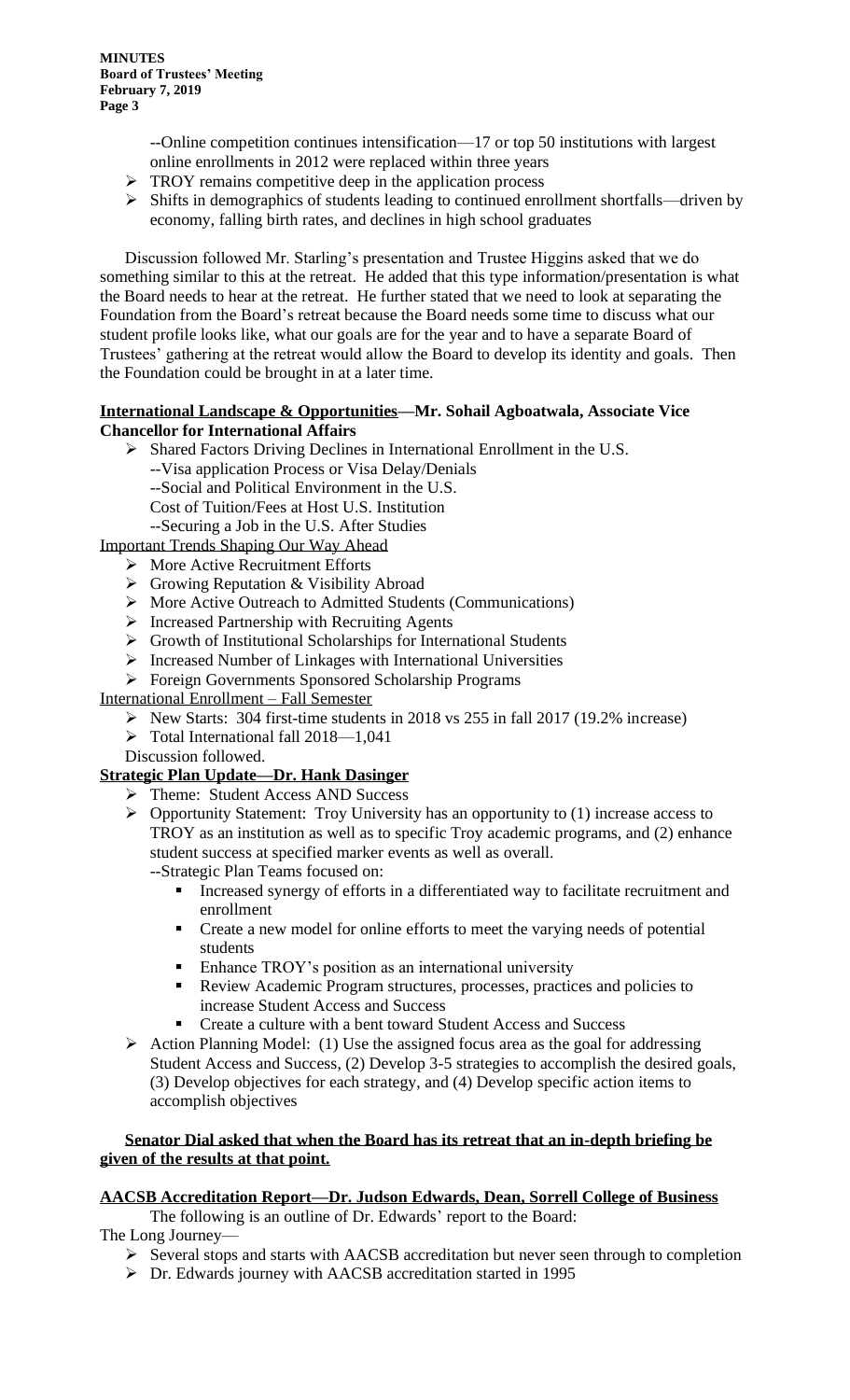- ➢ The process started in 2006, with the establishment of an AACSB Committee
- ➢ Credit to Dr. Kaye Sheridan for making the famous statement in 2009: Troy "the only member of the Sunbelt Conference without AACSB Accreditation"
- ➢ Upon becoming Dean in the fall of 2010, it was AACSB or bust!
- ➢ Did not fully understand how difficult this would be to achieve—both internal and external obstacles
- ➢ Because of this accreditation journey, Troy has built a strong foundation of quality with the best days ahead

Facts—

- ➢ The Sorrell College of Business at Troy University is now 1 of 189 schools who hold dual accreditation—less than 1% of business schools in the world hold this distinction
- ➢ In the State of Alabama, six universities now hold dual accreditation: Troy University, The University of Alabama, The University of Alabama at Birmingham, Auburn University, Auburn University at Montgomery and University of South Alabama

➢ In the Sunbelt Conference, 8 of 12 hold dual accreditation from AACSB International Why AACSB Important to Troy University—

- ➢ Hurt the ability of our graduates to enter AACSB accredited graduate programs
- ➢ Lack of AACSB accreditation used by our competitors in student recruitment
- ➢ Companies, such as Lockheed Martin, would not allow for employee tuition reimbursement for business degrees from non-AACSB schools
- $\triangleright$  As international recruiting becomes more important to offset fewer domestic students entering universities, reputation and rank is paramount. AACSB International if the gold standard business accreditation worldwide.
- $\triangleright$  The positive impact AACSB dual accreditation will have on rankings of business programs
- ➢ Its benefit to all Troy University business graduates, past, present and future

Senator Dial commended Dr. Edwards for his dedication in achieving AACSB Accreditation and thanked Trustee Carter for being instrumental in the process. Trustee Higgins added that the Board would be remiss if we did not mention the efforts of our former and deceased member of the Board, Dr. Doug Hawkins. All echoed Trustee Higgins' comments.

# **B. Board Committee Reports**

# • **Academic Affairs Committee, Honorable Karen Carter**

Mrs. Carter congratulated and expressed appreciation to Dr. Edwards, Dr. Grice, and Sorrell College of Business faculty and staff for their efforts in achieving the AACSB accomplishment.

Mrs. Carter reported that the Academic Affairs Committee met on January 22, 2019. The committee has looked at a couple of things brought before the Board today.

#### o**Evaluation of Board of Trustees for the Commission on Colleges, Southern Association of Colleges and Schools—Ms. Karen Carter**

Mrs. Carter stated that the first item mentioned today is a self-evaluation form for the Board of Trustees. She added that the self-evaluation form was sent electronically to Board members and she encouraged Board members to complete the self-assessment. It was noted that the results of the confidential self-evaluation process would be compiled in support of a Southern Association on Colleges and Schools (SACS) requirement in the upcoming reaccreditation process.

# o **Resolution #1—Honoring Dr. Earl Ingram II**

Mrs. Carter introduced the second item of business—a resolution honoring Dr. Earl Ingram upon his retirement. It was noted that with the postponement of the December 2018 meeting, the resolution was presented to Dr. Ingram at his retirement reception in December. Therefore, Mrs. Carter presented Resolution No. 1 to the Board as a ratification. In conclusion, Mrs. Carter provided the following motion.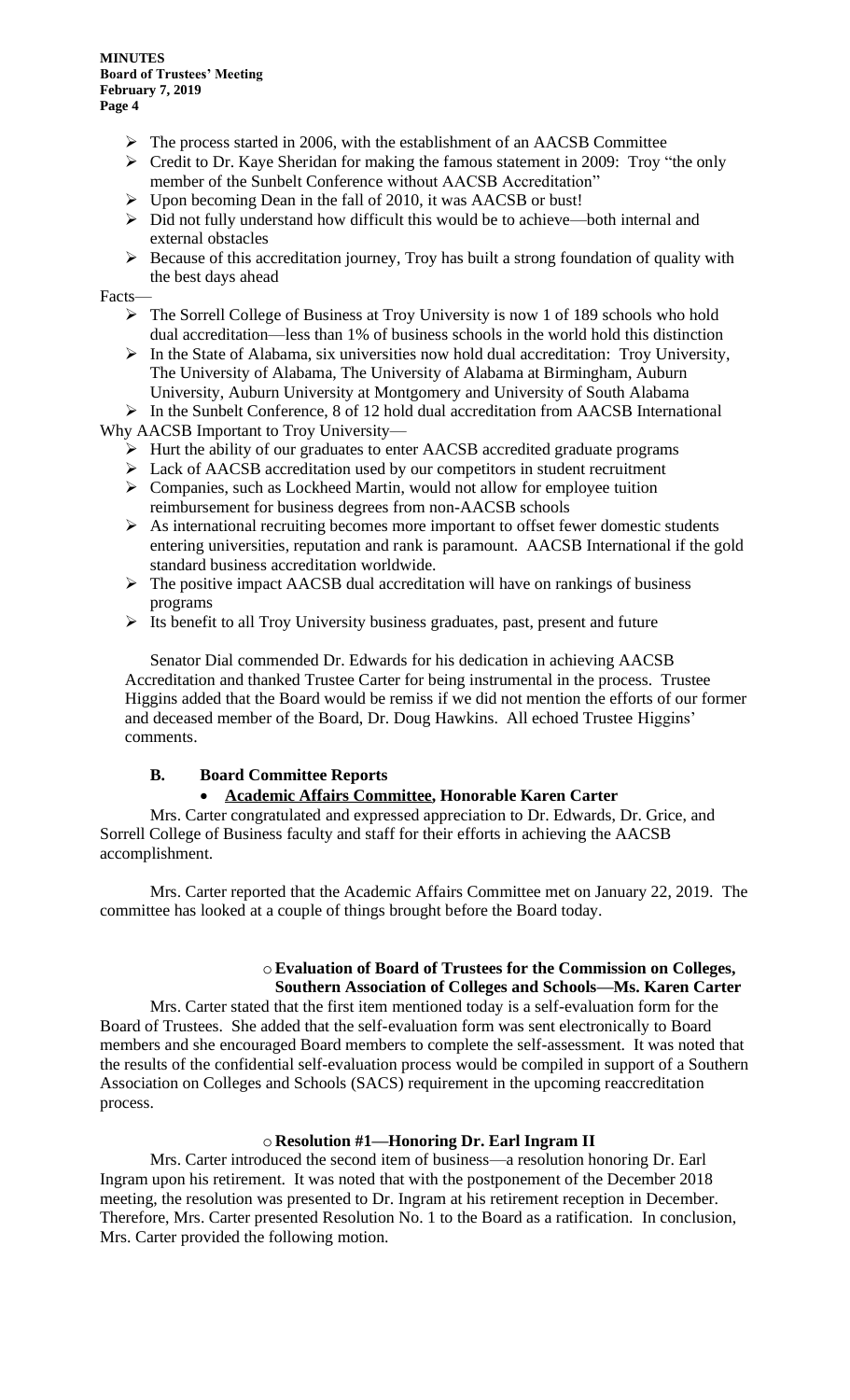### **ACTION: MRS. CARTER BROUGHT FORWARD THE MOTION TO RATIFY RESOLUTION NO. 1. MR. HARRISON PROVIDED A SECOND. THERE BEING NO FURTHER DISCUSSION, THE MOTION PASSED UNANIMOUSLY.**

# **Resolution No. 1**

# **Commending Dr. Earl Ingram II for Service to Troy University**

**WHEREAS**, Dr. Earl Ingram II joined the Troy University family in 1987, and serves currently as Senior Vice Chancellor for Academic Affairs; and

**WHEREAS**, Dr. Ingram's contributions to TROY have been many and varied, to include:

- Serving as a tenured professor of management in the Sorrell College of Business.
- Regional Director for Europe in University College.
- Chair of the Department of Marketing, Management, and Economics.
- Assistant Dean of the Sorrell College of Business.
- Dean of the Sorrell College of Business.
- Vice Chancellor of Global Campus.
- Senior Vice Chancellor for Academic Affairs.

**WHEREAS**, Dr. Ingram has served as a tireless advocate on behalf of all students, devoted to providing the highest quality of academic instruction at TROY; and

**WHEREAS**, Dr. Ingram has been instrumental in new academic program development, most notably the first Ph.D. program in University history;

**WHEREAS**, Dr. Ingram has been an effective leader and mentor to those under his charge; and

**WHEREAS**, Dr. Ingram will retire from Troy University on January 1, 2019;

**THEREFORE BE IT RESOLVED** that the Troy University Board of Trustees hereby extends this expression of thanks and appreciation to Dr. Earl Ingram II for his outstanding service to Troy University on the occasion of his retirement.

# • **Finance Committee, Honorable John Harrison**

Mr. Harrison reported that the Finance Committee met on January 22, 2019. Mr. Harrison called upon Dr. Jim Bookout, Senior Vice Chancellor for Finance, to provide a financial report.

# o**Financial Report—Dr. Jim Bookout**

Dr. Bookout's report covered the following areas: Financial Statements

- ➢ A breakdown of expenses addressing specific categories to include scholarships, Student Services, Auxiliary Services, Institutional Support and Public Service. Instruction and Support Staff make up the greatest expense at \$69M. It was noted that total expenses were \$259M (up 1% that included the 2% raise for employees. He added that the University saved in other areas to offset the increase.
- ➢ Concerning revenues, Dr. Bookout noted that 83% of the revenue is attributed to tuition and fees, grants, auxiliary services, and state appropriations. Dr. Bookout called attention to several other areas relating to revenues and concluded his report by noting that revenue was up 2% over last year.

Financial Deep Dive

➢ Dr. Bookout shared an in-depth financial report and stated that the University ended the year with \$6.2M increase in net profit. Also, TROY generated 4% more in revenue than budgeted and the University was able to transfer \$3.8M into reserves.

### Funds Held for Investment

➢ Dr. Bookout shared a brief report on Funds Held for Investment and noted that the University is at a gain of over \$21M since 2012.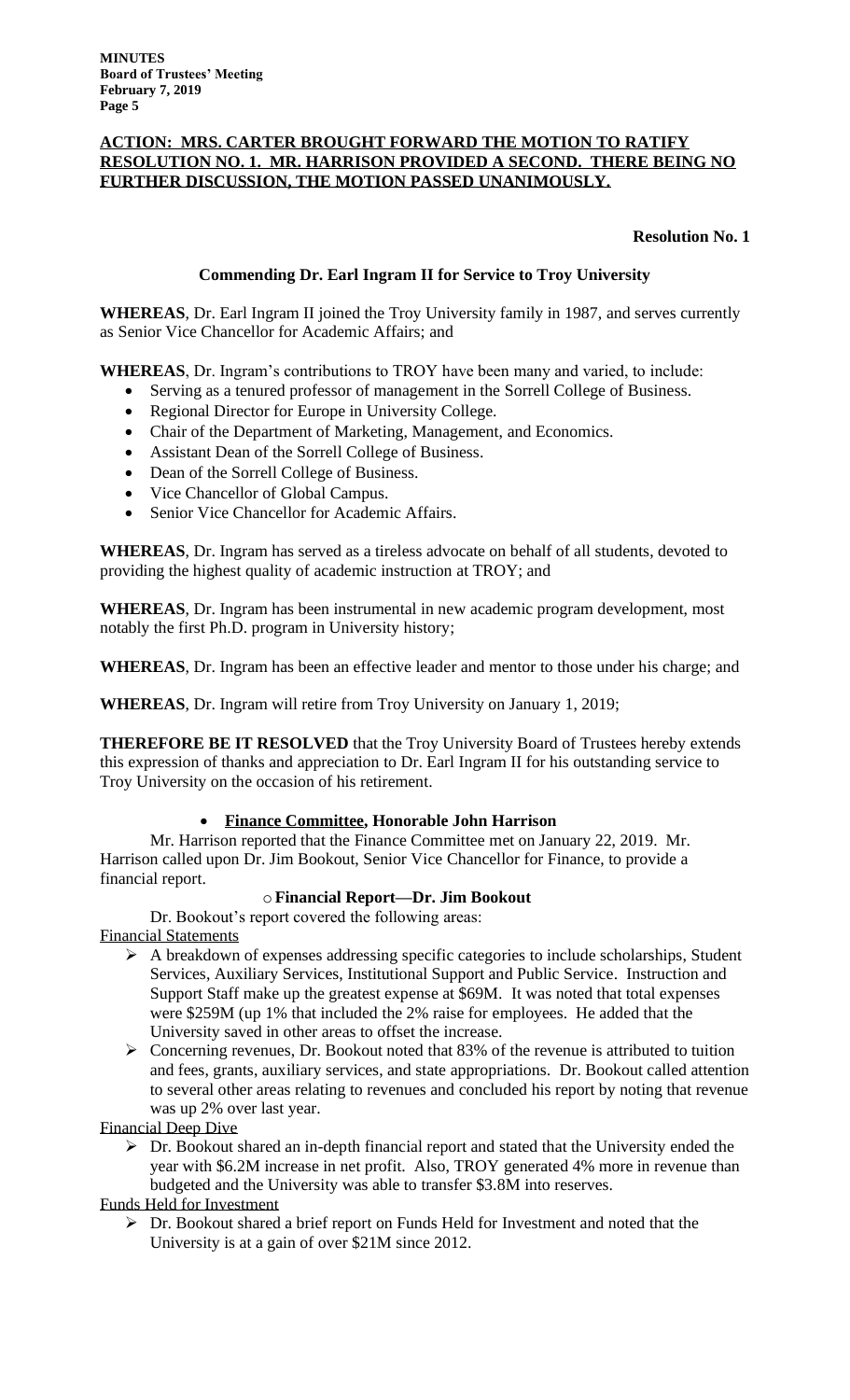In concluding the Financial Report, Mr. Harrison addressed equity funding and discussion followed.

# • **Athletic Policy Committee, Honorable Allen Owen** o **Athletics Report--Mr. Jeremy McClain**

Mr. Owen called upon Mr. Jeremy McClain, Senior Vice Chancellor for Athletics, to give the Athletics Report.

Mr. McClain shared the following presentation: Program Updates

➢ Men's Basketball --Currently 10-11 overall, 3-6 in Sunbelt Conference --Have struggled with consistency Jordon Varnado – candidate for SBC Player of the Year ➢ Women's Basketball --Currently 16-4, 7-2 conference In a position to win regular season Among national leaders in rebounding and offense ➢ Men's Tennis --First year for head coach Rolando Vargas --Started season with 4-0 --Very young roster ➢ Women's Tennis --Started season 1-1 --Very young roster with limited depth ➢ Golf --Men's team start play on Feb. 23 --Women's team starts on March 10 ➢ Baseball ---Many key spots to replace --Very talented young team --Season opener against Central Michigan University on Feb 15 ➢ Softball --Graduated only three seniors from a very good team --Added another Alabama higher Player of the Year --Season opener against Maryland and Alabama ➢ Men's and Women's Track & Field --Indoor season started well --Outdoor meet set for March 15 Football Transition  $\triangleright$  Mr. McClain shared with the Trustees the thought process followed in the search for a new head coach. The following is an outline of the profile in considering a candidate integrity, good fit for Troy, can connect with our student-athletes, offensive-minded (similar system), experience recruiting TROY's area, will keep TROY moving forward **New head football coach**—Coach Chip Lindsey --Born and raised in North Alabama, successful high school coach in Alabama and Georgia, worked and recruited at Troy/Auburn/Southern Mississippi, Troy quarterback coach in 2010, led some of the best offenses in the country as offensive coach—Southern

Miss in 2015 ranked 12th-509 yards/game-71 TDs (5th nationally)

Highly regarded by all who have worked with him or played for him

# **Offensive Staff**

--OL Coordinator, Ryan Pugh

- --RB/ST Coordinator, Brian Blackmon
- --Inside Wide Receiver, John Carr
- --Outside Wide Receivers, Cornelius Williams
- --Tight Ends, Cole Weeks

# **Defensive Staff**

- **--**Defensive Coordinator, Brandon Hall
- --Defensive Ends/Outside LBs, Bam Hardmon
- --Linebackers, Andrew Warwick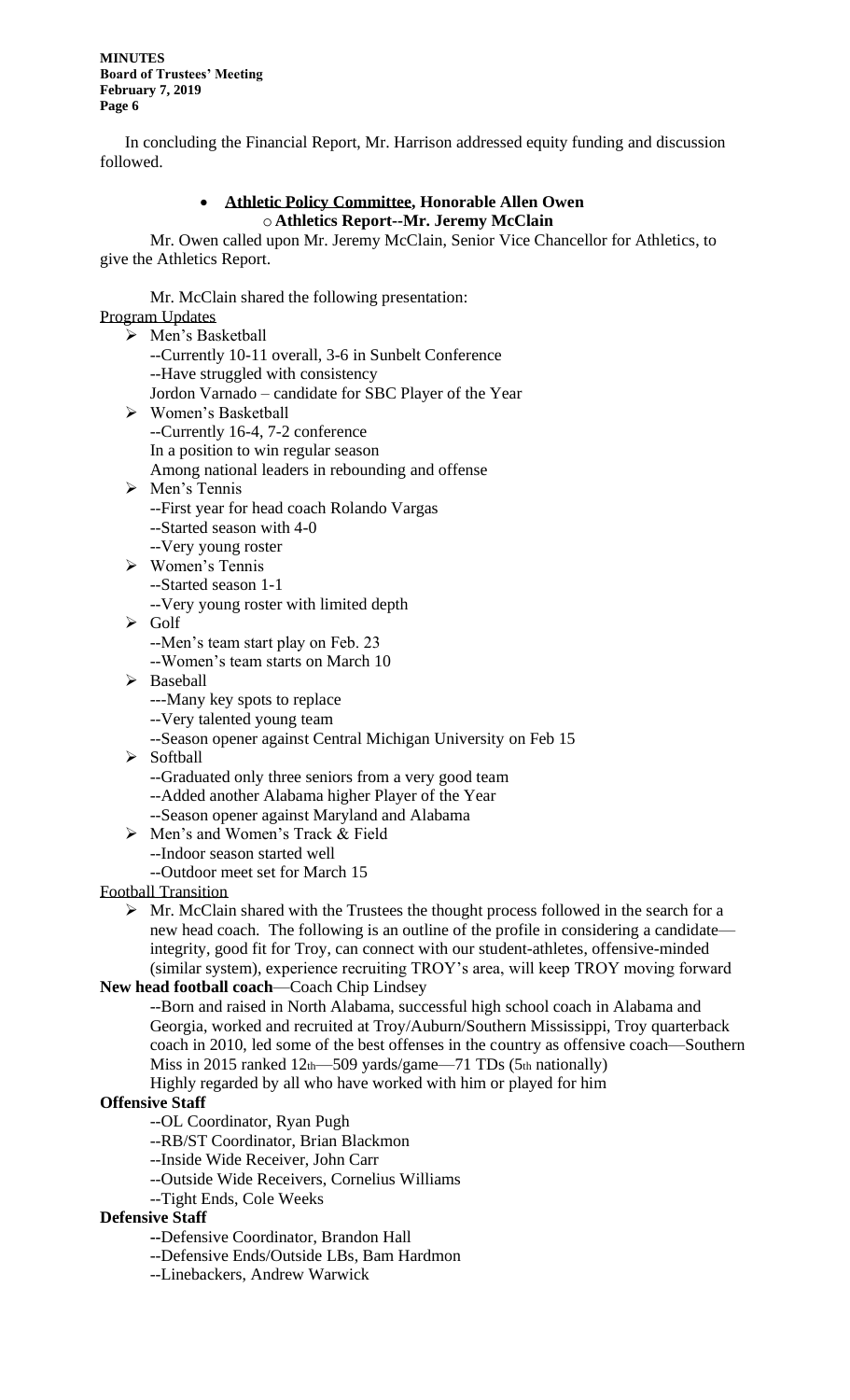--Defensive Line, Davern Williams

--Defensive Backs, Ray Brown

Schedule

Campbell @ Troy, August 31 Southern Miss @ Troy, September 14

Troy @ Akron, OH, September 21

Troy @ Missouri, Columbia, MO, October 5

Appalachian State @ Troy, TBD

South Alabama @ Troy, TBD

Georgia Southern @ Troy, TBD

Arkansas State & Troy, TBD

Troy @ ULL, Lafayette, LA, TBD

Troy @ Coastal Carolina, Conway, SC, TBD

Troy @ Texas State, San Marcos, TX, TBD

Troy @ Georgia State, Atlanta, GA, TBD

Academic Progress Rate (APR)

--Overall APR for all sports for 2017-2018 was 971. A four-year comparison reported by Mr. McClain was 976.

Looking Ahead

**--**Commissioner search underway for Sun Belt Conference

--Bowl renegotiation—includes all bowls, to be in place by 2020

National Landscape

--Concussion Litigation update

--Play-for-Pay

--Revenues vs. Expenses

Senator Dial addressed Allen Owen suggesting that it might be appropriate for his committee to ask the Board to pass a resolution commending Karl Benson, Sun Belt Commissioner, on his accomplishments as Executive Director of the Sun Belt Conference. Senator Dial added that if this were to be a motion he would be willing to accept. Mr. Owen stated that he would be delighted to make that recommendation.

# **ACTION: MR. OWEN MADE A MOTION TO PASS A RESOLUTION COMMENDING KARL BENSON ON HIS ACCOMPLISHMENTS AS COMMISSIONER OF THE CONFERENCE. A SECOND TO THE MOTION WAS MADE BY MR. CROWELL. THERE BEING NO DISCUSSION, THE MOTION PASSED.**

Following the vote, it was noted that a resolution would be prepared for presentation at the TROY Sports Hall of Fame Banquet in April.

#### • **Executive Committee, Honorable Gerald Dial** o **Resolution #2—Honoring Retirees**

Moving on to the Executive Committee Report, Senator Dial introduced Resolution No. 2 honoring 2018 retirees. He called for a motion to adopt Resolution No. 2.

### **Resolution No. 2 ACTION: ON A MOTION BY DR. JOHNSON, SECONDED BY MR. HIGGINS, RESOLUTION NO. 2 WAS ADOPTED.**

**Resolution No. 2**

# Honoring Retirees

**WHEREAS,** the following Troy University faculty and staff members retired in 2018,

Judy L. Bazzell, Richard R. Brienza, Frank Browning, John M. Brunson, Dena G. Byars, Rebecca Wilson Connell, Stephen Cooper, Cecilia H. Culver, Nicholas Ed D'Andrea, John R. Dew, James F. Egan, Dinanne B. Eppler; Carmen F. Federico, Phillip Wayne Gray, Lavon Lynn Henley, Susan Holmes, Gwyn C. Huggins, Chiquita V. Jones, Gregory Scott Kidd, Robert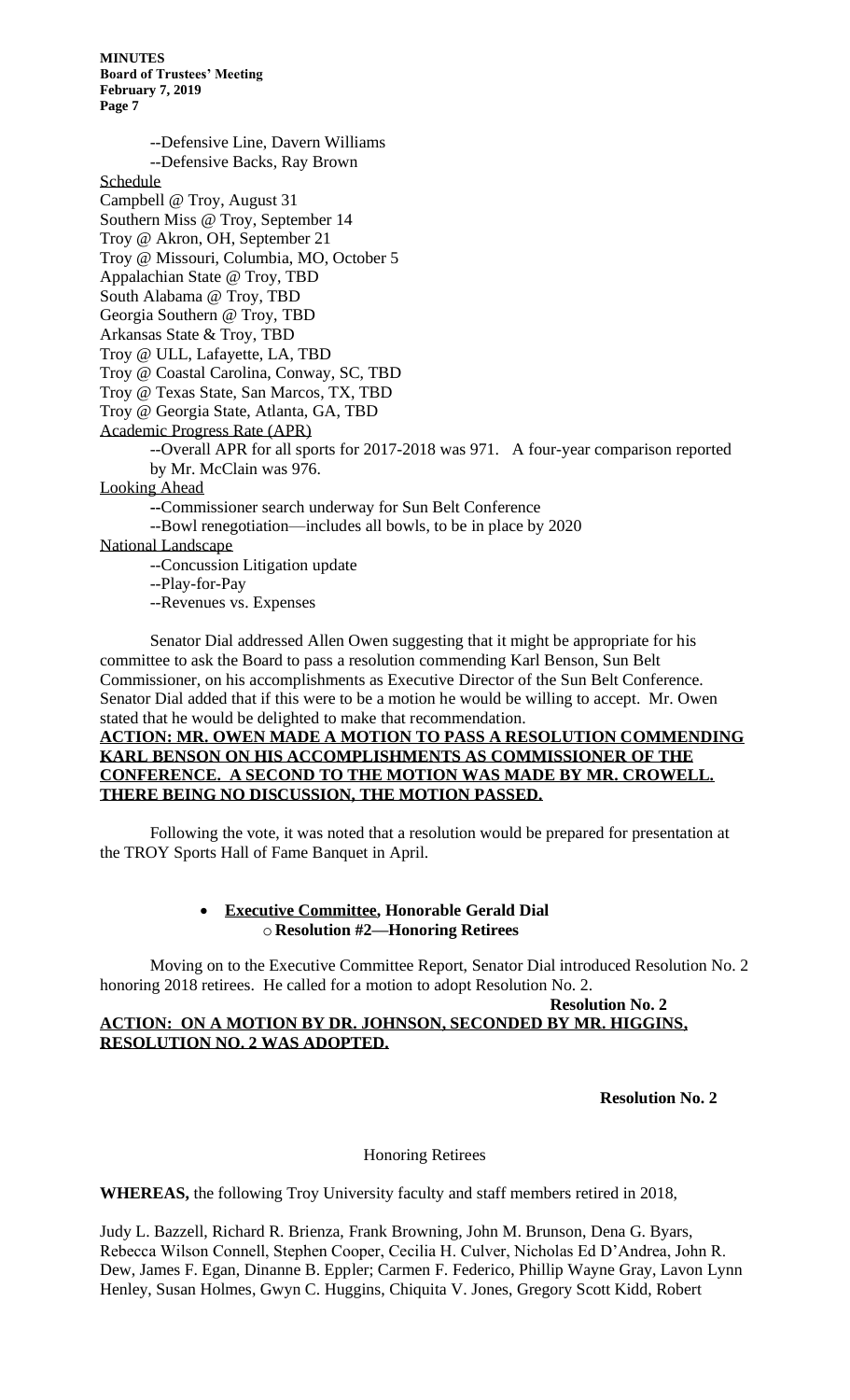William Klein, Kenneth R. LaBrant, Aaron D. Lucas, Bobbie Jean McLendon, Kimberly H. McNab, Adena H. Moree, Connie Nott, Jacquelyn Williams Patterson, Shawn Hodges Plash, Christopher G. Pritchee, Carlaneisha LaJessica Richardson, Kay S. Sanders, Millicent Denise Scott, Ronald Frank Shehane, John Paul Szymanski, Sherry C. Taylor, Michael Todd Watson, and Sue Ellen Weeks.

**THERFORE, BE IT RESOLVED** that this Board express to these faculty and staff members sincere appreciation for loyal and conscientious service to the University and wish them health and happiness in their retirement.

#### o **Resolution #3—Honoring the late C.J. Hartley**

Senator Dial introduced a resolution honoring the late C. J. Hartley, who served on the Board of Trustees from 1971 to 1996.

# **ACTION: ON A MOTION MADE BY MR HIGGINS, WITH A SECOND PROVIDED BY MRS. CARTER, RESOLUTION NO. 3 WAS ADOPTED UNANIMOUSLY.**

#### **Resolution No. 3**

#### **HONORING THE LATE C.J. HARTLEY**

**WHEREAS**, the Honorable Cluster Jefferson "C.J." Hartley was born in Hale County, Alabama, on April 15, 1926, and was educated at Akron High School and the University of Alabama;

**WHEREAS**, the Honorable Mr. Hartley was a member of the "Greatest Generation," serving in the U.S. Navy during World War II rom 1943-1946; and

**WHEREAS,** the Honorable Mr. Hartley was a successful businessman, loving husband and father, and active in both his church and in state and local civic affairs;

**WHEREAS**, the Honorable Mr. Hartley served with distinction as a member of the Board of Trustees at Troy University from 1971 until 1996; and

**WHEREAS**, the Honorable Mr. Hartley passed away on October 12, 2018, after a rich, full life marked by devotion to faith, family and country;

**THEREFORE BE IT RESOLVED**, that the Board of Trustees honors the memory of the Honorable C.J. Hartley and recognizes his exemplary service to Troy University;

BE IT FURTHER REOLVED, that a copy of this resolution be shared with the family of the Honorable Mr. Hartley as an expression of the Board of Trustees' sympathy.

#### **V. New Business**

Senator Dial reminded Board members that in December of 2015, the Board created an ad-hoc External Affairs Committee. He noted that thanks to the leadership of Trustee Vance and working with Trustee Higgins, the major outcome of the committee's establishment was our partnership with Valiant Cross in Montgomery.

Continuing his remarks, Senator Dial stated that although the following resolution is not on the agenda, he wanted to present it for consideration in order to bring it forward on the agenda for the Board today. He added that his proposal is to make the External Affairs Committee a standing committee for the Board.

Mr. Higgins suggested to the Chair that this resolution be entered as an action item for the next Board meeting because objectives for the committee needs to be established. **ACTION: Senator Dial accepted Trustee Higgins' suggestion as a motion that the External Affairs Committee item be carried over to the next Board meeting. A second was provided by Trustee Owen. With no further discussion, the motion passed to carry this item over to the next Board meeting.**